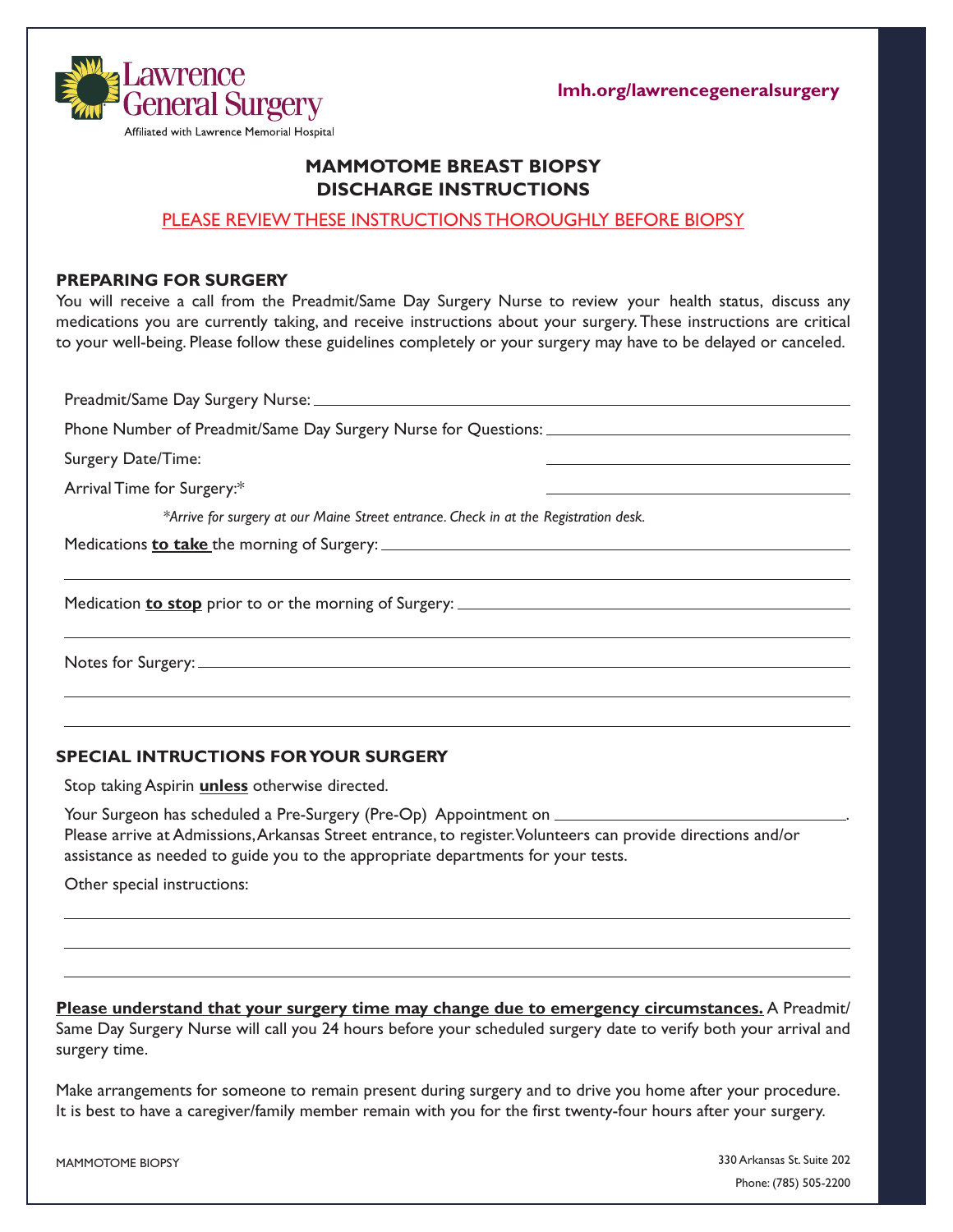

# **DAY OF SURGERY**

#### Before you leave home

Do not eat any food, drink any beverage (including ice, etc.), chew gum or use cough drops/throat lozenges, etc. after 12:00 a.m./Midnight the day of surgery, unless directed. You may brush your teeth or rinse your mouth with a small amount of water; however, do not swallow.

Remove any make-up or nail polish. If you wear contact lenses, remove them and use your eyeglasses. Wear loose, comfortable clothing and shoes.

All jewelry should be removed. It is best to leave all valuables and jewelry at home or with your caregiver/family member.

Bring your photo identification and health insurance card(s).

Arriving at LMH

Check in at the Registration desk just inside the Maine Street entrance at LMH. The registration and nursing staff will prepare you for your procedure. You will have the opportunity to speak with anesthesia and your surgeon before surgery, and we will keep your caregiver/driver up-to-date on your health while you are in surgery.

## **AFTER SURGERY**

Depending on your procedure, you will be released to home from the Recovery Unit, or be transferred to the Post-Surgical Care Floor (Third Floor, West). Once you are home, a nurse will contact you for a health update and to review your discharge instructions.This information is also available through My Patient Portal. You can access this site through our main web page at www.lmh.org/my-patient-portal/.

If you require FMLA paperwork, this may be returned to you via portal too. Please allow a week for completion.

Call the Lawrence General Surgery office at (785) 505-2200 at your first opportunity to schedule a follow-up appointment for 7-14 days after your surgery.

Follow-Up Surgery Appointment with Lawrence General Surgery:

330 Arkansas St. Suite 202 Phone: (785) 505-2200